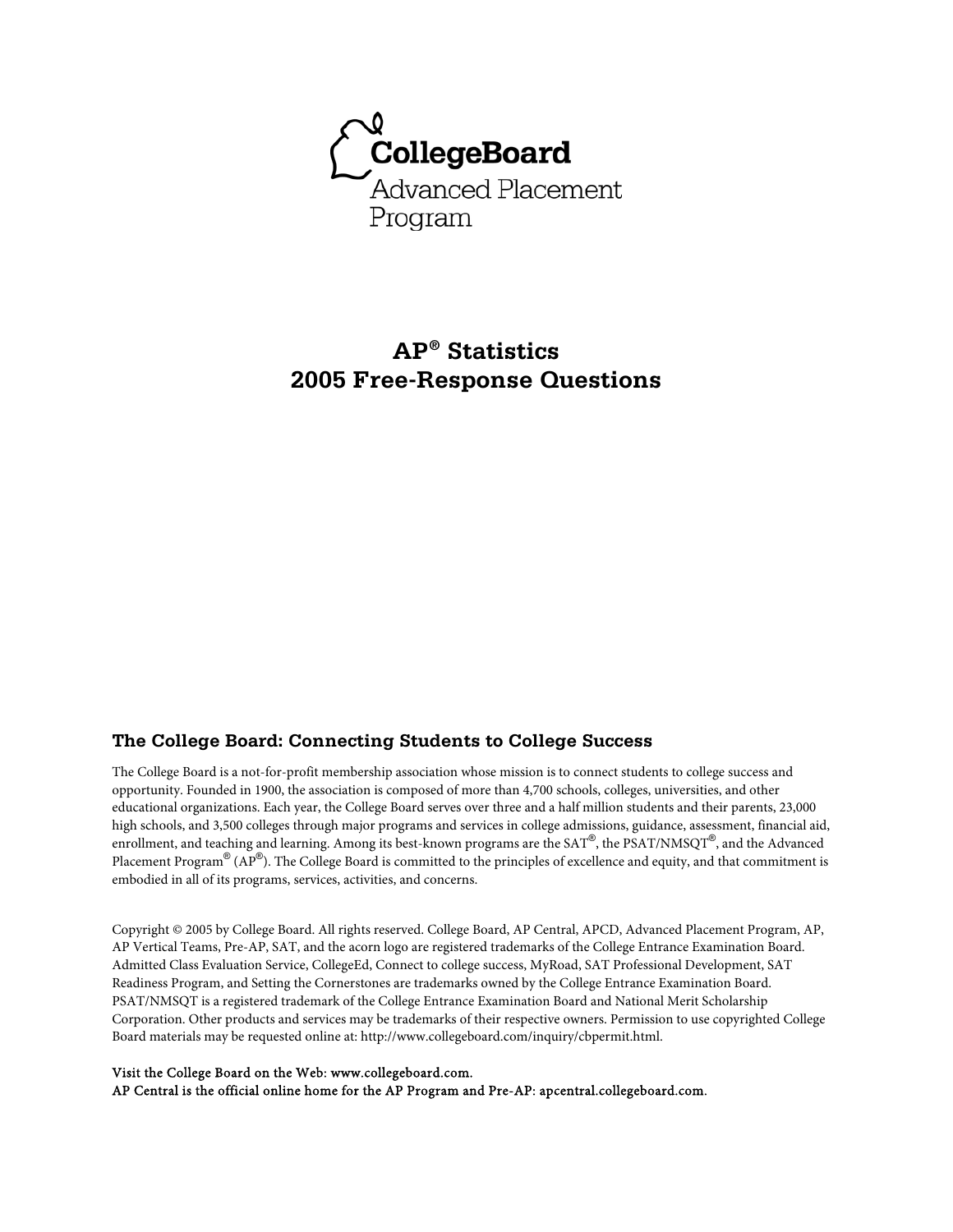Formulas begin on page 3. Questions begin on page 6. Tables begin on page 12.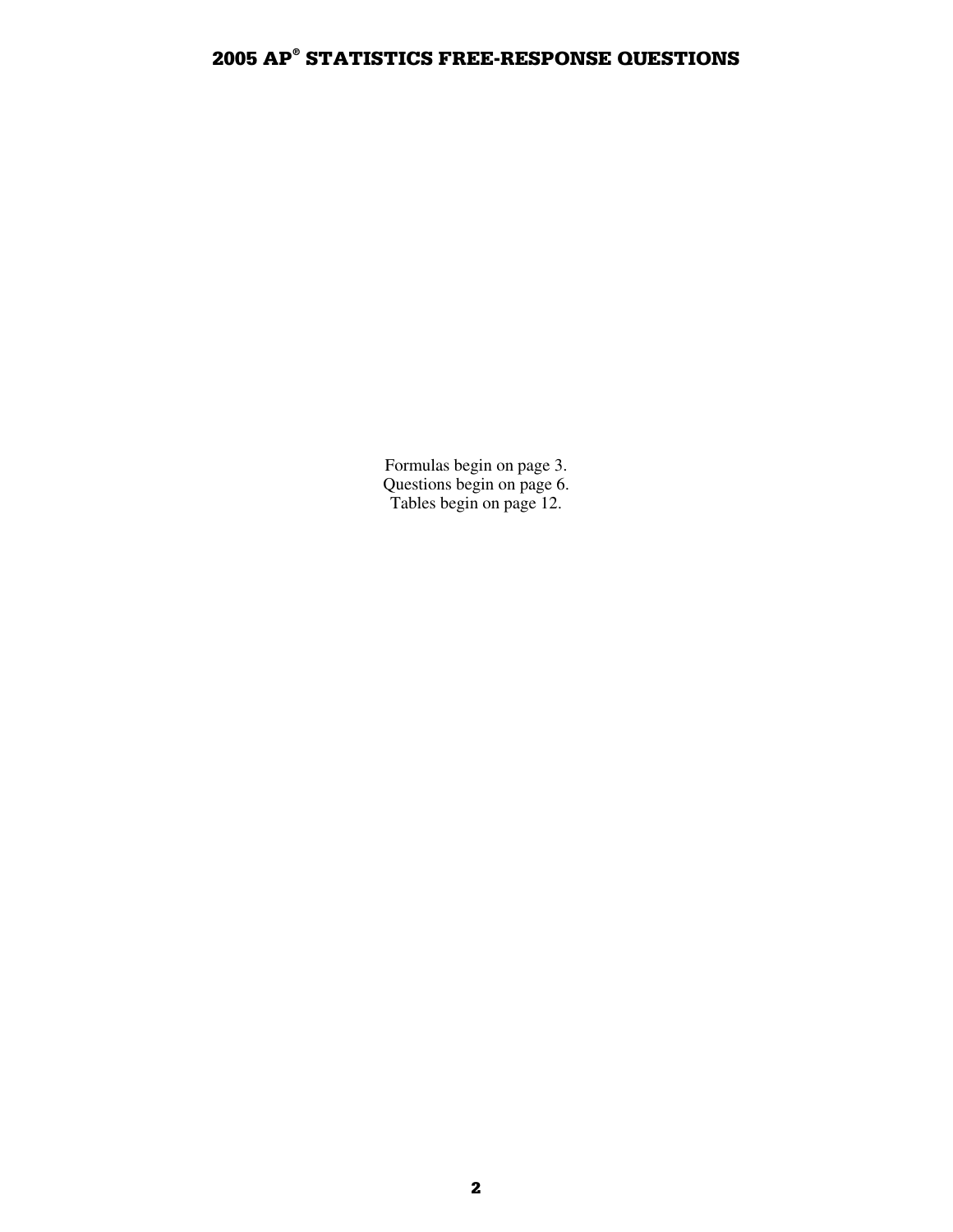# **Formulas**

(I) Descriptive Statistics

$$
\bar{x} = \frac{\sum x_i}{n}
$$

$$
s_x = \sqrt{\frac{1}{n-1} \sum (x_i - \overline{x})^2}
$$

$$
s_p = \sqrt{\frac{(n_1 - 1)s_1^2 + (n_2 - 1)s_2^2}{(n_1 - 1) + (n_2 - 1)}}
$$

$$
\hat{y} = b_0 + b_1 x
$$

$$
\hat{y} = b_0 + b_1 x
$$
\n
$$
b_1 = \frac{\sum (x_i - \bar{x})(y_i - \bar{y})}{\sum (x_i - \bar{x})^2}
$$

$$
b_0 = \overline{y} - b_1 \overline{x}
$$

$$
r = \frac{1}{n-1} \sum \left( \frac{x_i - \overline{x}}{s_x} \right) \left( \frac{y_i - \overline{y}}{s_y} \right)
$$

$$
b_1 = r \frac{s_y}{s_x}
$$

$$
s_{b_1} = \frac{\sqrt{\frac{\sum (y_i - \hat{y}_i)^2}{n - 2}}}{\sqrt{\sum (x_i - \bar{x})^2}}
$$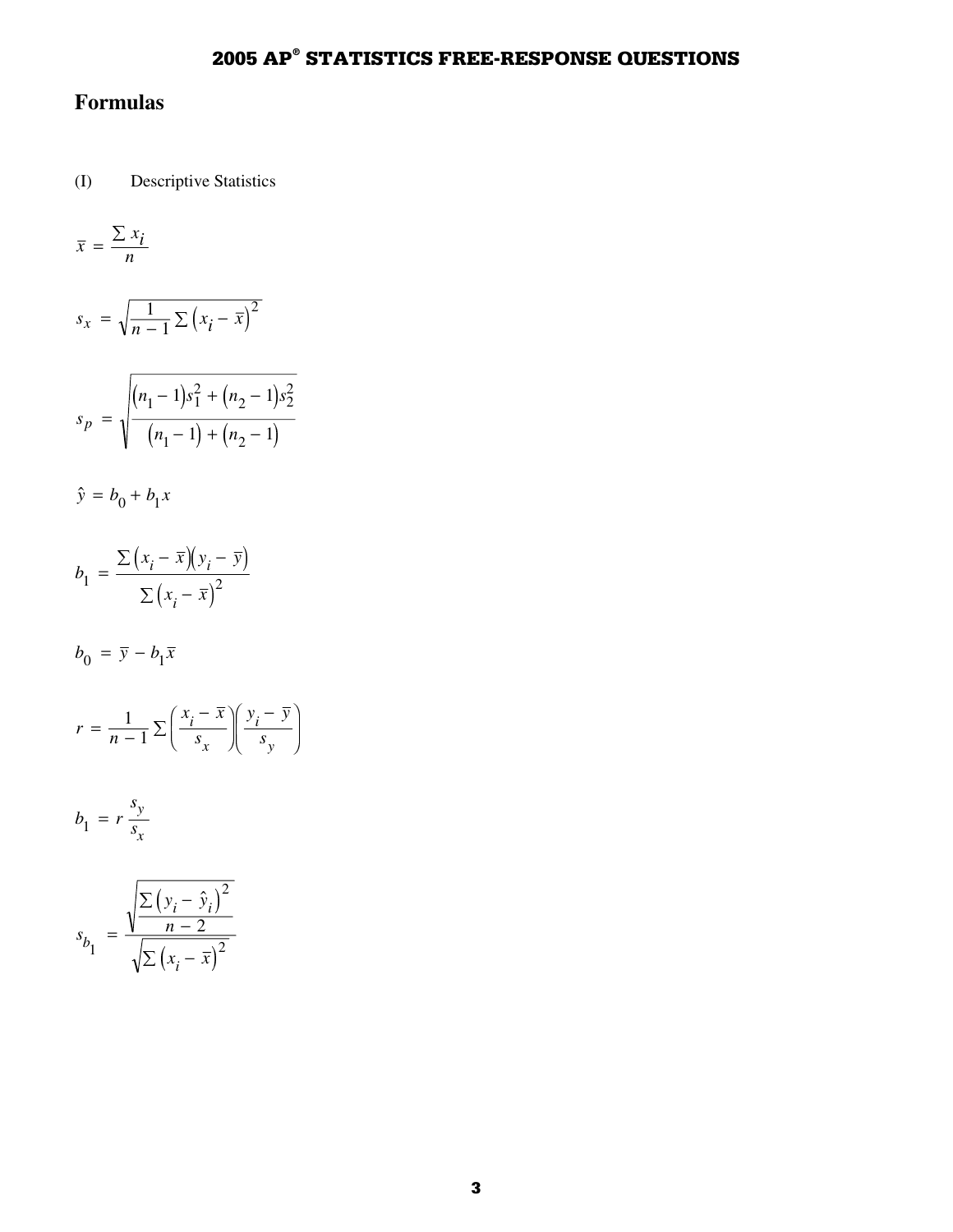## (II) Probability

$$
P(A \cup B) = P(A) + P(B) - P(A \cap B)
$$

$$
P(A|B) = \frac{P(A \cap B)}{P(B)}
$$

$$
E(X) = \mu_X = \sum x_i p_i
$$

$$
Var(X) = \sigma_x^2 = \sum (x_i - \mu_x)^2 p_i
$$

If *X* has a binomial distribution with parameters  $n$  and  $p$ , then:

$$
P(X = k) = {n \choose k} p^k (1-p)^{n-k}
$$

 $\mu_x$  =  $np$ 

$$
\sigma_{\chi} = \sqrt{np(1-p)}
$$

$$
\mu_{\hat{p}} = I
$$

$$
\mu_{\hat{p}} = p
$$
  

$$
\sigma_{\hat{p}} = \sqrt{\frac{p(1-p)}{n}}
$$

 $\frac{1}{1}$ If  $\bar{x}$  is the mean of a random sample of size *n* from an infinite population with mean  $\mu$  and standard deviation  $\sigma$ , then:

 $\mu_{\overline{x}} = \mu$ 

$$
\sigma_{\overline{x}} = \frac{\sigma}{\sqrt{n}}
$$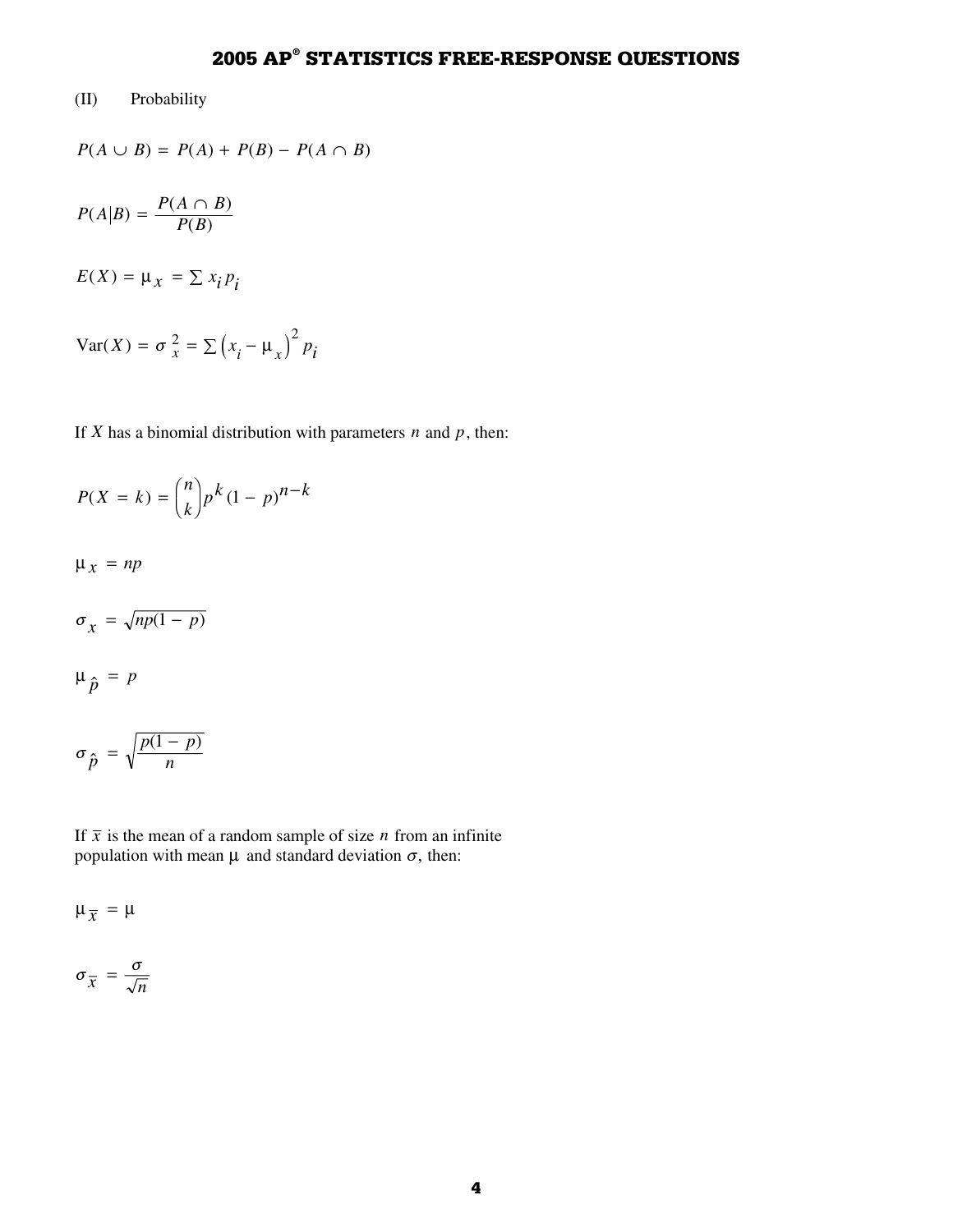(III) Inferential Statistics

Standardized test statistic:  $\frac{\text{statistic - parameter}}{\text{standard deviation of statistic}}$  $\frac{1}{2}$ 

Confidence interval: statistic  $\pm$  (critical value) • (standard deviation of statistic)

### Single-Sample

| <b>Statistic</b>  | <b>Standard Deviation</b><br>of Statistic |
|-------------------|-------------------------------------------|
| Sample Mean       | $\sqrt{n}$                                |
| Sample Proportion | p)<br>$\boldsymbol{n}$                    |

## Two-Sample

| <b>Statistic</b>                    | <b>Standard Deviation</b><br>of Statistic                                                                     |
|-------------------------------------|---------------------------------------------------------------------------------------------------------------|
| Difference of<br>sample means       | $\sqrt{\frac{\sigma_1^2}{n_1} + \frac{\sigma_2^2}{n_2}}$                                                      |
|                                     |                                                                                                               |
|                                     | Special case when $\sigma_1 = \sigma_2$                                                                       |
|                                     | $\sigma \sqrt{\frac{1}{n_1} + \frac{1}{n_2}}$                                                                 |
| Difference of<br>sample proportions | $\sqrt{\frac{p_1(1-p_1)}{n_1} + \frac{p_2(1-p_2)}{n_2}}$                                                      |
|                                     | Special case when $p_1 = p_2$                                                                                 |
|                                     | $\sqrt{p\big(1-p\big)}\,\,\sqrt{\frac{1}{n_{\scriptscriptstyle 1}}\!+\!\frac{1}{n_{\scriptscriptstyle 2}}}\,$ |
|                                     | Chi-square test statistic = $\sum \frac{\text{(observed - expected)}^2}{\text{expected}}$                     |
|                                     |                                                                                                               |
|                                     |                                                                                                               |
|                                     | 5                                                                                                             |
|                                     |                                                                                                               |
|                                     |                                                                                                               |
|                                     |                                                                                                               |
|                                     |                                                                                                               |
|                                     |                                                                                                               |
|                                     |                                                                                                               |
|                                     |                                                                                                               |
|                                     |                                                                                                               |
|                                     |                                                                                                               |
|                                     |                                                                                                               |
|                                     |                                                                                                               |
|                                     |                                                                                                               |
|                                     |                                                                                                               |
|                                     |                                                                                                               |
|                                     |                                                                                                               |
|                                     |                                                                                                               |
|                                     |                                                                                                               |
|                                     |                                                                                                               |
|                                     |                                                                                                               |
|                                     |                                                                                                               |
|                                     |                                                                                                               |
|                                     |                                                                                                               |
|                                     |                                                                                                               |
|                                     |                                                                                                               |
|                                     |                                                                                                               |
|                                     |                                                                                                               |
|                                     |                                                                                                               |
|                                     |                                                                                                               |
|                                     |                                                                                                               |
|                                     |                                                                                                               |
|                                     |                                                                                                               |
|                                     |                                                                                                               |
|                                     |                                                                                                               |
|                                     |                                                                                                               |
|                                     |                                                                                                               |
|                                     |                                                                                                               |
|                                     |                                                                                                               |
|                                     |                                                                                                               |
|                                     |                                                                                                               |
|                                     |                                                                                                               |
|                                     |                                                                                                               |
|                                     |                                                                                                               |
|                                     |                                                                                                               |
|                                     |                                                                                                               |
|                                     |                                                                                                               |
|                                     |                                                                                                               |
|                                     |                                                                                                               |
|                                     |                                                                                                               |
|                                     |                                                                                                               |
|                                     |                                                                                                               |
|                                     |                                                                                                               |
|                                     |                                                                                                               |
|                                     |                                                                                                               |
|                                     |                                                                                                               |
|                                     |                                                                                                               |
|                                     |                                                                                                               |
|                                     |                                                                                                               |
|                                     |                                                                                                               |
|                                     |                                                                                                               |
|                                     |                                                                                                               |
|                                     |                                                                                                               |
|                                     |                                                                                                               |
|                                     |                                                                                                               |
|                                     |                                                                                                               |
|                                     |                                                                                                               |
|                                     |                                                                                                               |
|                                     |                                                                                                               |
|                                     |                                                                                                               |
|                                     |                                                                                                               |
|                                     |                                                                                                               |
|                                     |                                                                                                               |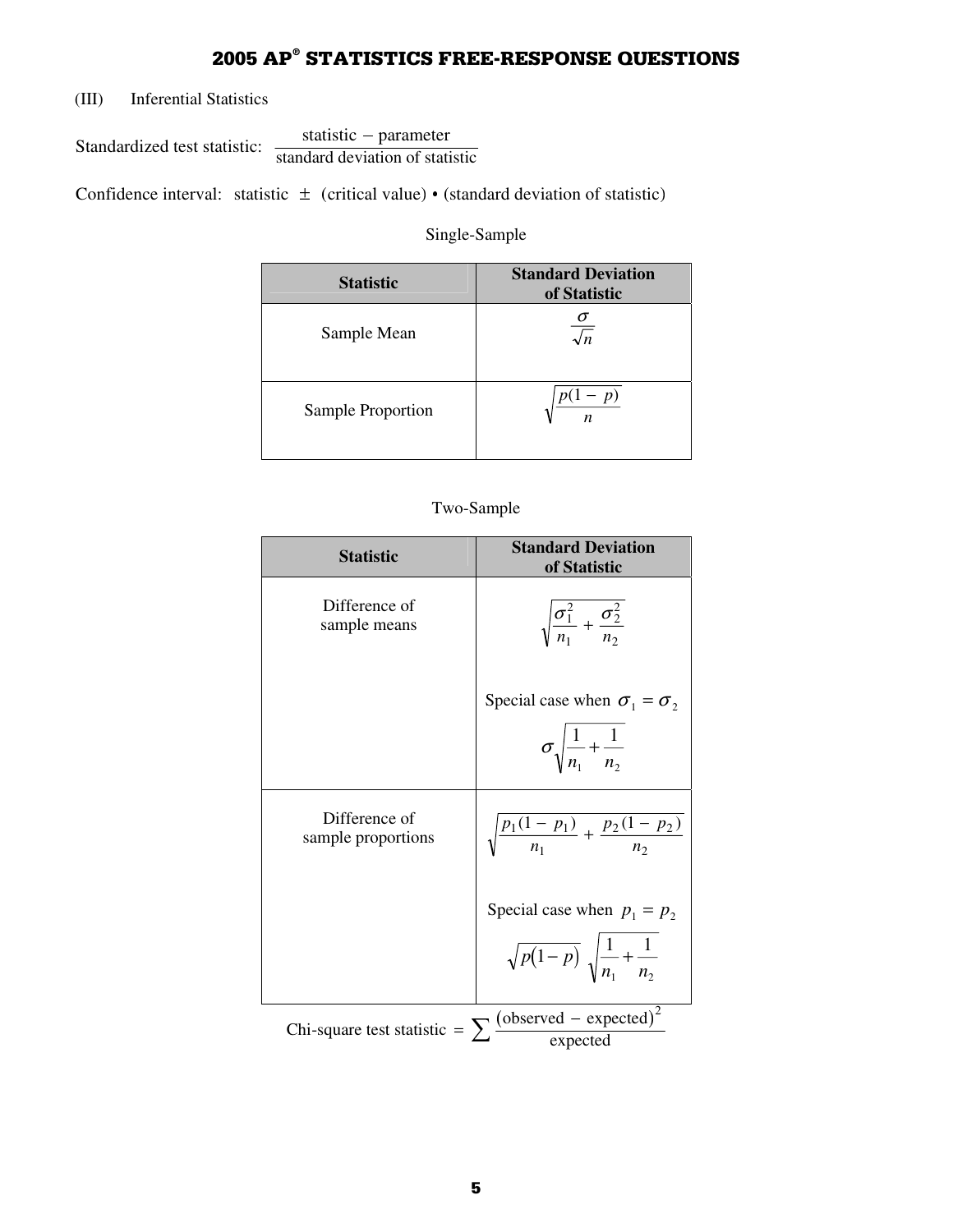### **STATISTICS SECTION II**

#### **Part A**

# **Questions 1-5 Spend about 65 minutes on this part of the exam. Percent of Section II grade—75**

**Directions:** Show all your work. Indicate clearly the methods you use, because you will be graded on the correctness of your methods as well as on the accuracy of your results and explanation.

 1. The goal of a nutritional study was to compare the caloric intake of adolescents living in rural areas of the United States with the caloric intake of adolescents living in urban areas of the United States. A random sample of ninth-grade students from one high school in a rural area was selected. Another random sample of ninth graders from one high school in an urban area was also selected. Each student in each sample kept records of all the food he or she consumed in one day.

 The back-to-back stemplot below displays the number of calories of food consumed per kilogram of body weight for each student on that day.

| <b>Urban</b>                            |                     | Rural                  |                          |  |
|-----------------------------------------|---------------------|------------------------|--------------------------|--|
| 99998876<br>44310<br>97665<br><b>20</b> | 2<br>3<br>3<br>4    | 2334<br>56667<br>02224 |                          |  |
|                                         | $\overline{4}$<br>5 | 56889                  |                          |  |
|                                         |                     |                        | Stem: tens<br>Leaf: ones |  |

- (a) Write a few sentences comparing the distribution of the daily caloric intake of ninth-grade students in the rural high school with the distribution of the daily caloric intake of ninth-grade students in the urban high school.
- (b) Is it reasonable to generalize the findings of this study to all rural and urban ninth-grade students in the United States? Explain.
- (c) Researchers who want to conduct a similar study are debating which of the following two plans to use.
	- Plan I: Have each student in the study record all the food he or she consumed in one day. Then researchers would compute the number of calories of food consumed per kilogram of body weight for each student for that day.
	- Plan II: Have each student in the study record all the food he or she consumed over the same 7-day period. Then researchers would compute the average daily number of calories of food consumed per kilogram of body weight for each student during that 7-day period.

 Assuming that the students keep accurate records, which plan, I or II, would better meet the goal of the study? Justify your answer.

Copyright © 2005 by College Entrance Examination Board. All rights reserved. Visit apcentral.collegeboard.com (for AP professionals) and www.collegeboard.com/apstudents (for AP students and parents).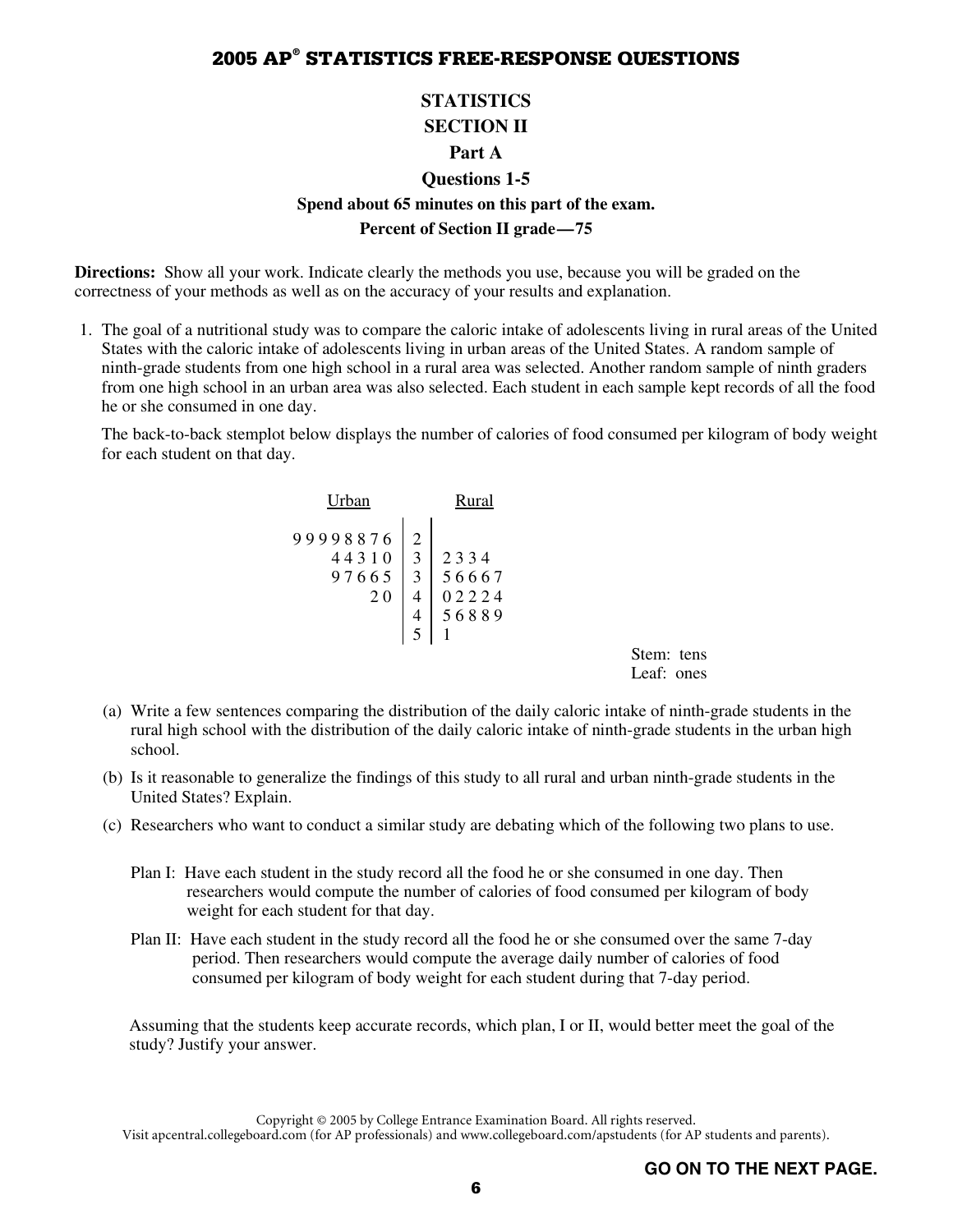2. Let the random variable *X* represent the number of telephone lines in use by the technical support center of a software manufacturer at noon each day. The probability distribution of *X* is shown in the table below.

| $\mid p(x) \mid 0.35 \mid 0.20 \mid 0.15 \mid 0.15 \mid 0.10 \mid 0.05$ |  |  |  |
|-------------------------------------------------------------------------|--|--|--|

- (a) Calculate the expected value (the mean) of *X*.
- (b) Using past records, the staff at the technical support center randomly selected 20 days and found that an average of 1.25 telephone lines were in use at noon on those days. The staff proposes to select another random sample of 1,000 days and compute the average number of telephone lines that were in use at noon on those days. How do you expect the average from this new sample to compare to that of the first sample? Justify your response.
- (c) The median of a random variable is defined as any value *x* such that  $P(X \le x) \ge 0.5$  and  $P(X \ge x) \ge 0.5$ . For the probability distribution shown in the table above, determine the median of *X*.
- (d) In a sentence or two, comment on the relationship between the mean and the median relative to the shape of this distribution.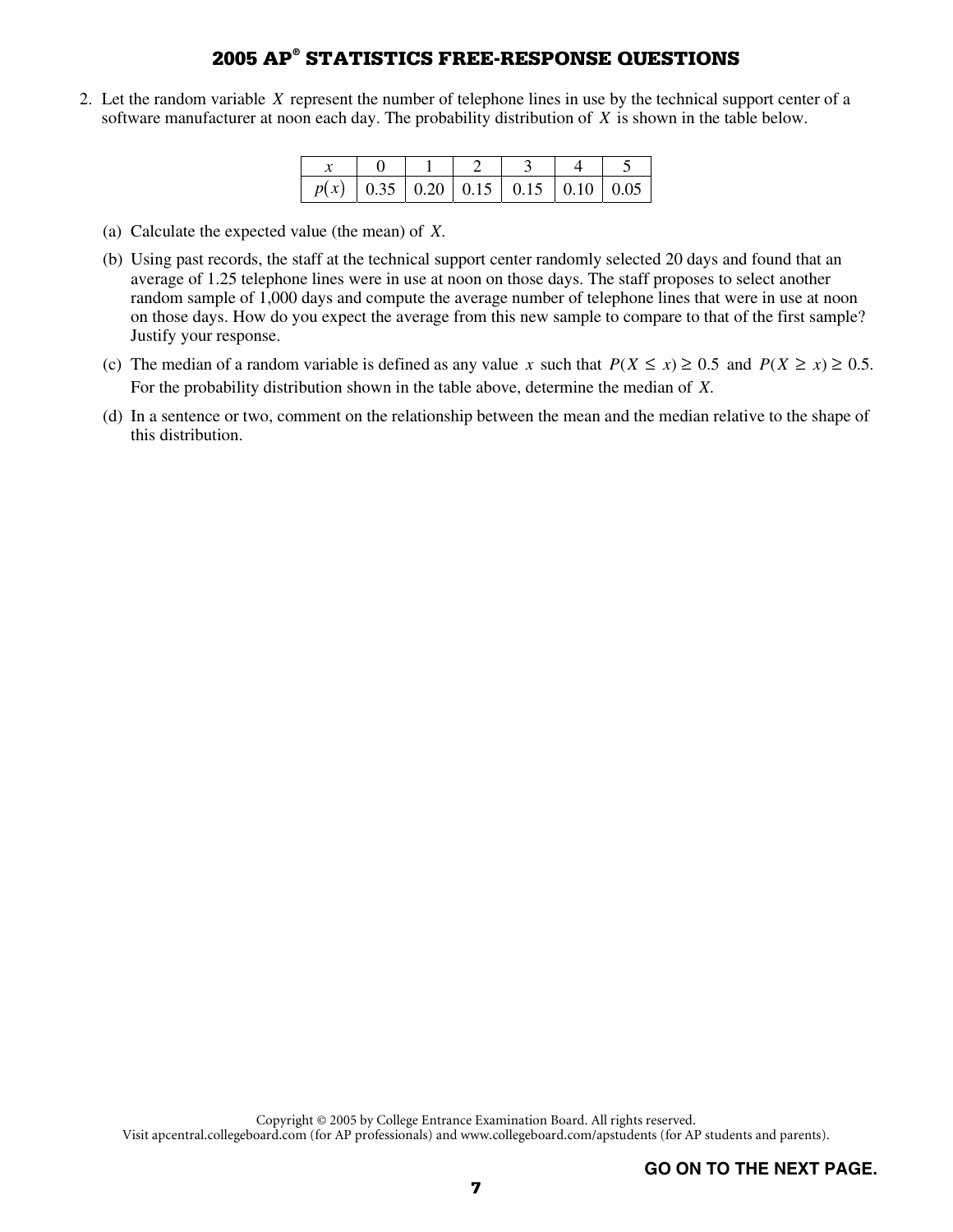3. The Great Plains Railroad is interested in studying how fuel consumption is related to the number of railcars for its trains on a certain route between Oklahoma City and Omaha.

A random sample of 10 trains on this route has yielded the data in the table below.

| Number      | <b>Fuel Consumption</b> |
|-------------|-------------------------|
| of Railcars | (units/mile)            |
| 20          | 58                      |
| 20          | 52                      |
| 37          | 91                      |
| 31          | 80                      |
| 47          | 114                     |
| 43          | 98                      |
| 39          | 87                      |
| 50          | 122                     |
| 40          | 100                     |
| 29          | 70                      |

A scatterplot, a residual plot, and the output from the regression analysis for these data are shown below.



Copyright © 2005 by College Entrance Examination Board. All rights reserved. Visit apcentral.collegeboard.com (for AP professionals) and www.collegeboard.com/apstudents (for AP students and parents).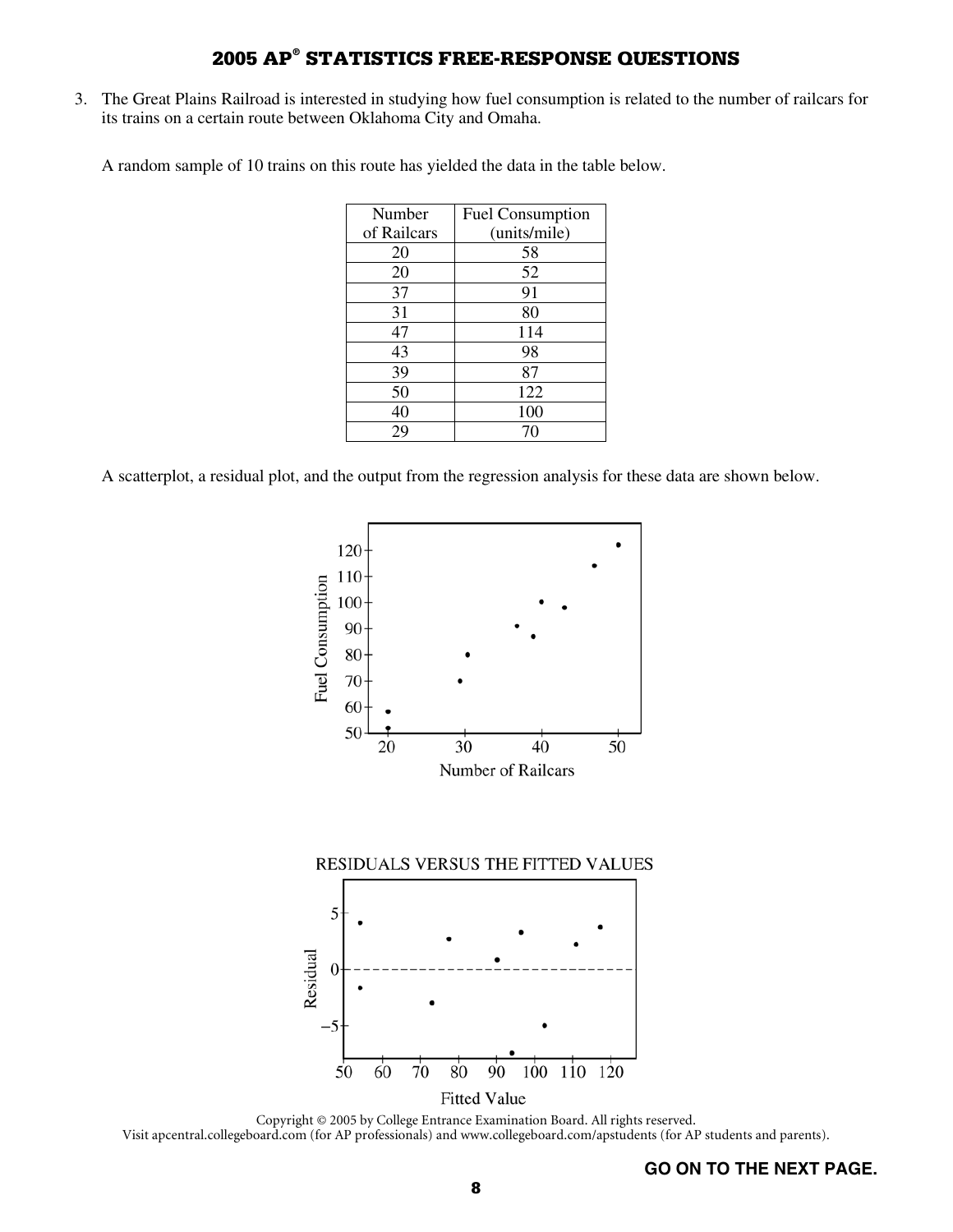| The regression equation is<br>Fuel Consumption = $10.7 + 2.15$ Railcars                                                                      |  |  |  |  |  |  |  |  |  |  |
|----------------------------------------------------------------------------------------------------------------------------------------------|--|--|--|--|--|--|--|--|--|--|
| Т<br>P<br>Predictor<br>Coef<br><b>StDev</b><br>10.677<br>5.157<br>0.072<br>2.07<br>Constant<br>0.1396<br>0.000<br>2.1495<br>15.40<br>Railcar |  |  |  |  |  |  |  |  |  |  |
| $S = 4.361$ R-Sq = 96.7% R-Sq(adj) = 96.3%                                                                                                   |  |  |  |  |  |  |  |  |  |  |

- (a) Is a linear model appropriate for modeling these data? Clearly explain your reasoning.
- (b) Suppose the fuel consumption cost is \$25 per unit. Give a point estimate (single value) for the change in the average cost of fuel per mile for each additional railcar attached to a train. Show your work.
- (c) Interpret the value of  $r^2$  in the context of this problem.
- (d) Would it be reasonable to use the fitted regression equation to predict the fuel consumption for a train on this route if the train had 65 railcars? Explain.
- 4. Some boxes of a certain brand of breakfast cereal include a voucher for a free video rental inside the box. The company that makes the cereal claims that a voucher can be found in 20 percent of the boxes. However, based on their experiences eating this cereal at home, a group of students believes that the proportion of boxes with vouchers is less than 0.2. This group of students purchased 65 boxes of the cereal to investigate the company's claim. The students found a total of 11 vouchers for free video rentals in the 65 boxes.

 Suppose it is reasonable to assume that the 65 boxes purchased by the students are a random sample of all boxes of this cereal. Based on this sample, is there support for the students' belief that the proportion of boxes with vouchers is less than 0.2 ? Provide statistical evidence to support your answer.

- 5. A survey will be conducted to examine the educational level of adult heads of households in the United States. Each respondent in the survey will be placed into one of the following two categories:
	- Does not have a high school diploma
	- Has a high school diploma

 The survey will be conducted using a telephone interview. Random-digit dialing will be used to select the sample.

- (a) For this survey, state one potential source of bias and describe how it might affect the estimate of the proportion of adult heads of households in the United States who do not have a high school diploma.
- (b) A pilot survey indicated that about 22 percent of the population of adult heads of households do not have a high school diploma. Using this information, how many respondents should be obtained if the goal of the survey is to estimate the proportion of the population who do not have a high school diploma to within 0.03 with 95 percent confidence? Justify your answer.
- (c) Since education is largely the responsibility of each state, the agency wants to be sure that estimates are available for each state as well as for the nation. Identify a sampling method that will achieve this additional goal and briefly describe a way to select the survey sample using this method.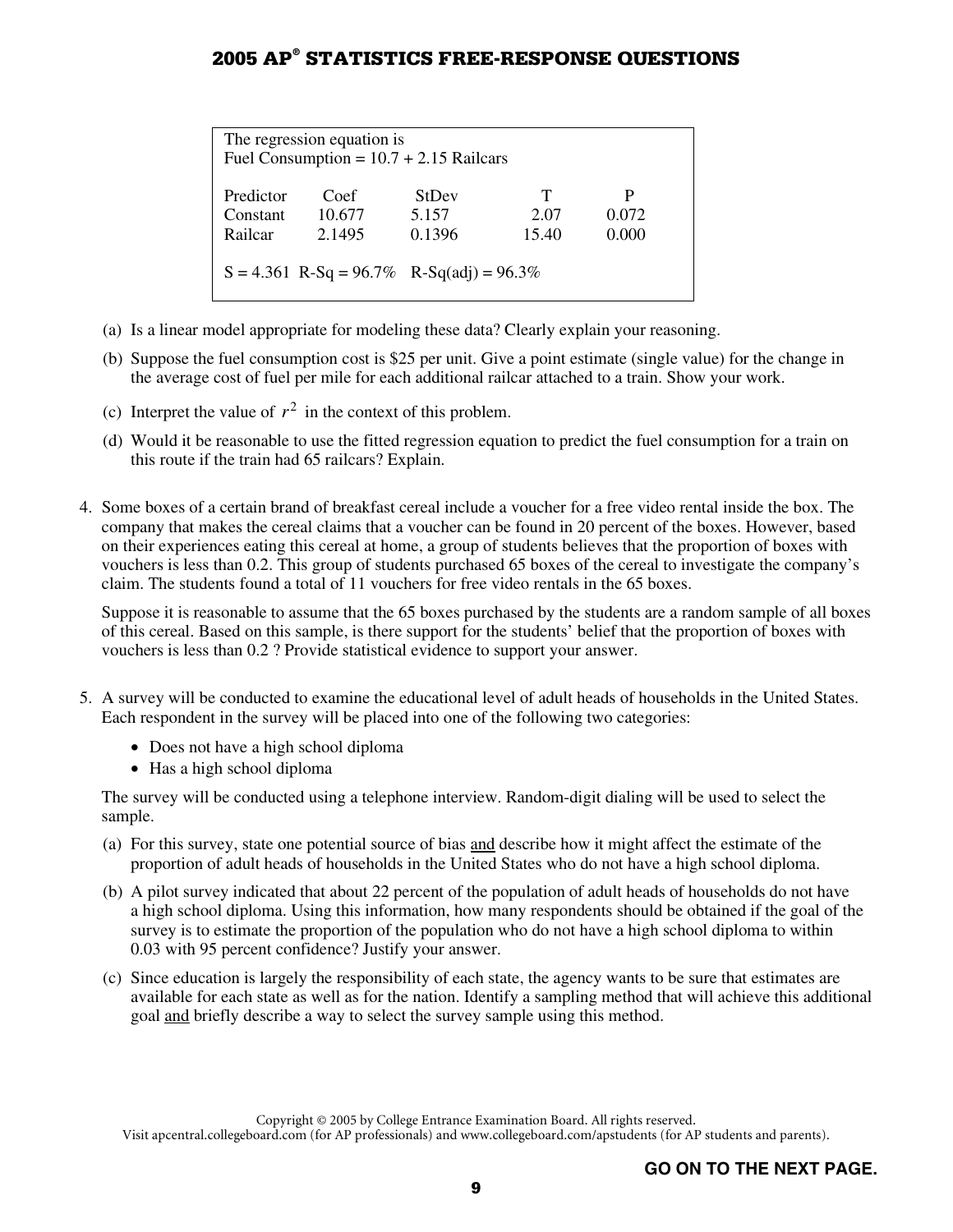### **Part B**

# **Question 6 Spend about 25 minutes on this part of the exam. Percent of Section II grade—25**

**Directions:** Show all your work. Indicate clearly the methods you use, because you will be graded on the correctness of your methods as well as on the accuracy of your results and explanation.

 6. Lead, found in some paints, is a neurotoxin that can be especially harmful to the developing brain and nervous system of children. Children frequently put their hands in their mouth after touching painted surfaces, and this is the most common type of exposure to lead.

 A study was conducted to investigate whether there were differences in children's exposure to lead between suburban day-care centers and urban day-care centers in one large city. For this study, researchers used a random sample of 20 children in suburban day-care centers. Ten of these 20 children were randomly selected to play outside; the remaining 10 children played inside. All children had their hands wiped clean before beginning their assigned one-hour play period either outside or inside. After the play period ended, the amount of lead in micrograms (mcg) on each child's dominant hand was recorded.

 The mean amount of lead on the dominant hand for the children playing inside was 3.75 mcg, and the mean amount of lead for the children playing outside was 5.65 mcg. A 95 percent confidence interval for the difference in the mean amount of lead after one hour inside versus one hour outside was calculated to be

 $(-2.46, -1.34)$ .<br>A random samp<br>the same proces<br>amount (in mcg A random sample of 18 children in urban day-care centers in the same large city was selected. For this sample, the same process was used, including randomly assigning children to play inside or outside. The data for the amount (in mcg) of lead on each child's dominant hand are shown in the table below.

|                                                 |  | $\mathbf{\Delta}$ | $\perp$ 45   5 |  |  |
|-------------------------------------------------|--|-------------------|----------------|--|--|
| Outside   15   25   18   14   20   13   11   22 |  |                   |                |  |  |

Urban Day-Care Centers

- Outside | 15 | 25 | 18 | 14 | 20 | 13 | 11 | 22 | 20
- (a) Use a 95 percent confidence interval to estimate the difference in the mean amount of lead on a child's dominant hand after an hour of play inside versus an hour of play outside at urban day-care centers in this city. Be sure to interpret your interval.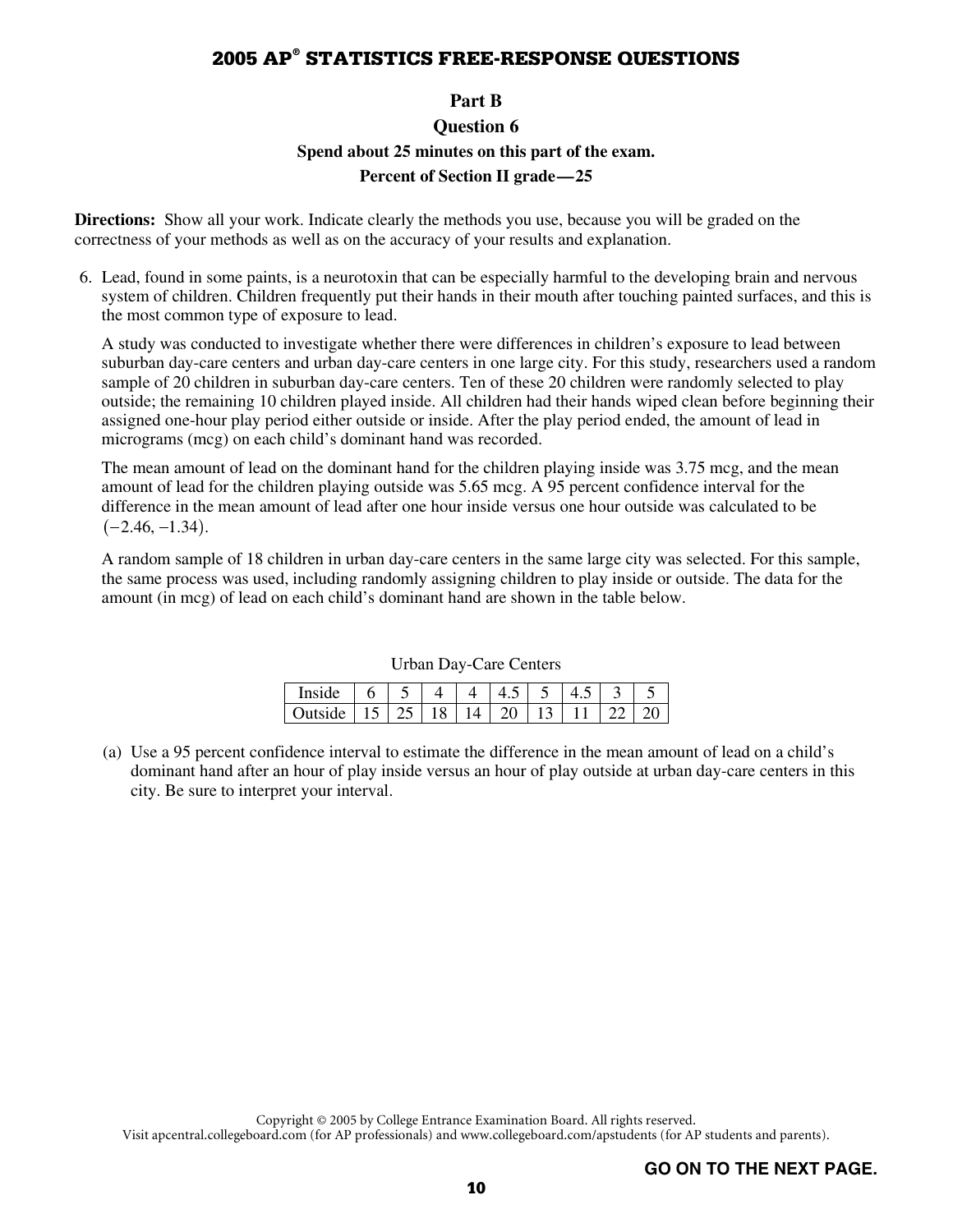- (b) On the figure below,
	- Using the vertical axis for the mean amount of lead, plot the mean for the amounts of lead on the dominant hand of children who played inside at the suburban day-care center and then plot the mean for the amounts of lead on the dominant hand of children who played inside at the urban day-care center.
	- Connect these two points with a line segment.
	- Plot the two means (suburban and urban) for the children who played <u>outside</u> at the two types of day-care centers.
	- Connect these two points with a second line segment.



(c) From the study, what conclusions can be drawn about the impact of setting (inside, outside), environment (suburban, urban), and the relationship between the two on the amount of lead on the dominant hand of children after play in this city? Justify your answer.

**END OF EXAM**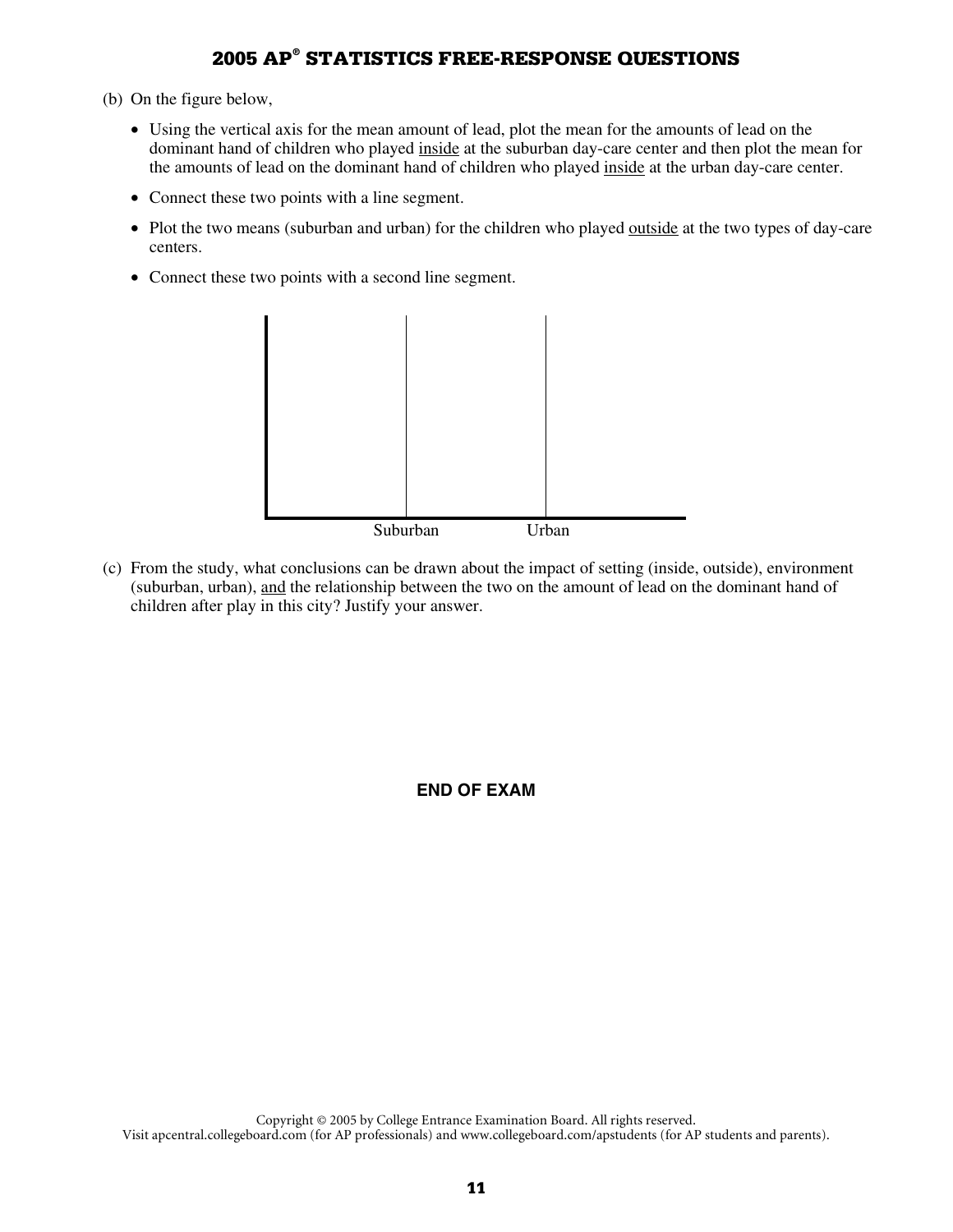

Table entry for *z* is the probability lying below *z*.

|  | Table A |  |  | <b>Standard normal probabilities</b> |
|--|---------|--|--|--------------------------------------|
|--|---------|--|--|--------------------------------------|

| $\ensuremath{\mathnormal{Z}}$ | .00   | .01   | .02   | .03   | .04   | .05   | .06   | .07   | .08   | .09   |
|-------------------------------|-------|-------|-------|-------|-------|-------|-------|-------|-------|-------|
| $-3.4$                        | .0003 | .0003 | .0003 | .0003 | .0003 | .0003 | .0003 | .0003 | .0003 | .0002 |
| $-3.3$                        | .0005 | .0005 | .0005 | .0004 | .0004 | .0004 | .0004 | .0004 | .0004 | .0003 |
| $-3.2$                        | .0007 | .0007 | .0006 | .0006 | .0006 | .0006 | .0006 | .0005 | .0005 | .0005 |
| $-3.1$                        | .0010 | .0009 | .0009 | .0009 | .0008 | .0008 | .0008 | .0008 | .0007 | .0007 |
| $-3.0$                        | .0013 | .0013 | .0013 | .0012 | .0012 | .0011 | .0011 | .0011 | .0010 | .0010 |
| $-2.9$                        | .0019 | .0018 | .0018 | .0017 | .0016 | .0016 | .0015 | .0015 | .0014 | .0014 |
| $-2.8$                        | .0026 | .0025 | .0024 | .0023 | .0023 | .0022 | .0021 | .0021 | .0020 | .0019 |
| $-2.7$                        | .0035 | .0034 | .0033 | .0032 | .0031 | .0030 | .0029 | .0028 | .0027 | .0026 |
| $-2.6$                        | .0047 | .0045 | .0044 | .0043 | .0041 | .0040 | .0039 | .0038 | .0037 | .0036 |
| $-2.5$                        | .0062 | .0060 | .0059 | .0057 | .0055 | .0054 | .0052 | .0051 | .0049 | .0048 |
| $-2.4$                        | .0082 | .0080 | .0078 | .0075 | .0073 | .0071 | .0069 | .0068 | .0066 | .0064 |
| $-2.3$                        | .0107 | .0104 | .0102 | .0099 | .0096 | .0094 | .0091 | .0089 | .0087 | .0084 |
| $-2.2$                        | .0139 | .0136 | .0132 | .0129 | .0125 | .0122 | .0119 | .0116 | .0113 | .0110 |
| $-2.1$                        | .0179 | .0174 | .0170 | .0166 | .0162 | .0158 | .0154 | .0150 | .0146 | .0143 |
| $-2.0$                        | .0228 | .0222 | .0217 | .0212 | .0207 | .0202 | .0197 | .0192 | .0188 | .0183 |
| $-1.9$                        | .0287 | .0281 | .0274 | .0268 | .0262 | .0256 | .0250 | .0244 | .0239 | .0233 |
| $-1.8$                        | .0359 | .0351 | .0344 | .0336 | .0329 | .0322 | .0314 | .0307 | .0301 | .0294 |
| $-1.7$                        | .0446 | .0436 | .0427 | .0418 | .0409 | .0401 | .0392 | .0384 | .0375 | .0367 |
| $-1.6$                        | .0548 | .0537 | .0526 | .0516 | .0505 | .0495 | .0485 | .0475 | .0465 | .0455 |
| $-1.5$                        | .0668 | .0655 | .0643 | .0630 | .0618 | .0606 | .0594 | .0582 | .0571 | .0559 |
| $-1.4$                        | .0808 | .0793 | .0778 | .0764 | .0749 | .0735 | .0721 | .0708 | .0694 | .0681 |
| $-1.3$                        | .0968 | .0951 | .0934 | .0918 | .0901 | .0885 | .0869 | .0853 | .0838 | .0823 |
| $-1.2$                        | .1151 | .1131 | .1112 | .1093 | .1075 | .1056 | .1038 | .1020 | .1003 | .0985 |
| $-1.1$                        | .1357 | .1335 | .1314 | .1292 | .1271 | .1251 | .1230 | .1210 | .1190 | .1170 |
| $-1.0$                        | .1587 | .1562 | .1539 | .1515 | .1492 | .1469 | .1446 | .1423 | .1401 | .1379 |
| $-0.9$                        | .1841 | .1814 | .1788 | .1762 | .1736 | .1711 | .1685 | .1660 | .1635 | .1611 |
| $-0.8$                        | .2119 | .2090 | .2061 | .2033 | .2005 | .1977 | .1949 | .1922 | .1894 | .1867 |
| $-0.7$                        | .2420 | .2389 | .2358 | .2327 | .2296 | .2266 | .2236 | .2206 | .2177 | .2148 |
| $-0.6$                        | .2743 | .2709 | .2676 | .2643 | .2611 | .2578 | .2546 | .2514 | .2483 | .2451 |
| $-0.5$                        | .3085 | .3050 | .3015 | .2981 | .2946 | .2912 | .2877 | .2843 | .2810 | .2776 |
| $-0.4$                        | .3446 | .3409 | .3372 | .3336 | .3300 | .3264 | .3228 | .3192 | .3156 | .3121 |
| $-0.3$                        | .3821 | .3783 | .3745 | .3707 | .3669 | .3632 | .3594 | .3557 | .3520 | .3483 |
| $-0.2$                        | .4207 | .4168 | .4129 | .4090 | .4052 | .4013 | .3974 | .3936 | .3897 | .3859 |
| $-0.1$                        | .4602 | .4562 | .4522 | .4483 | .4443 | .4404 | .4364 | .4325 | .4286 | .4247 |
| $-0.0$                        | .5000 | .4960 | .4920 | .4880 | .4840 | .4801 | .4761 | .4721 | .4681 | .4641 |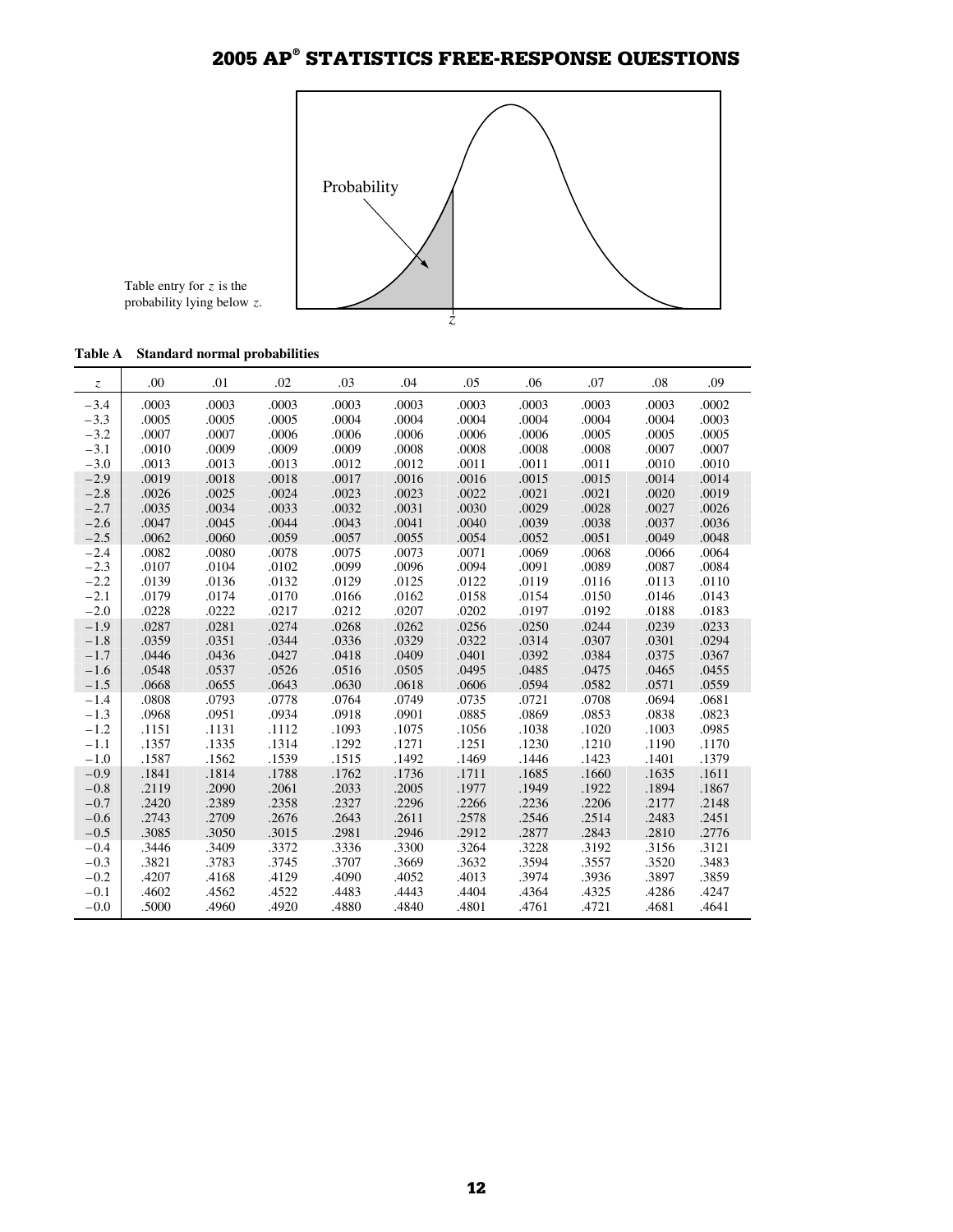

Table entry for *z* is the probability lying below *z*.

#### **Table A (***Continued***)**

| $\mathcal{Z}$ | .00   | .01   | .02   | .03   | .04   | .05   | .06   | .07   | .08   | .09   |
|---------------|-------|-------|-------|-------|-------|-------|-------|-------|-------|-------|
| 0.0           | .5000 | .5040 | .5080 | .5120 | .5160 | .5199 | .5239 | .5279 | .5319 | .5359 |
| 0.1           | .5398 | .5438 | .5478 | .5517 | .5557 | .5596 | .5636 | .5675 | .5714 | .5753 |
| 0.2           | .5793 | .5832 | .5871 | .5910 | .5948 | .5987 | .6026 | .6064 | .6103 | .6141 |
| 0.3           | .6179 | .6217 | .6255 | .6293 | .6331 | .6368 | .6406 | .6443 | .6480 | .6517 |
| 0.4           | .6554 | .6591 | .6628 | .6664 | .6700 | .6736 | .6772 | .6808 | .6844 | .6879 |
| 0.5           | .6915 | .6950 | .6985 | .7019 | .7054 | .7088 | .7123 | .7157 | .7190 | .7224 |
| 0.6           | .7257 | .7291 | .7324 | .7357 | .7389 | .7422 | .7454 | .7486 | .7517 | .7549 |
| 0.7           | .7580 | .7611 | .7642 | .7673 | .7704 | .7734 | .7764 | .7794 | .7823 | .7852 |
| 0.8           | .7881 | .7910 | .7939 | .7967 | .7995 | .8023 | .8051 | .8078 | .8106 | .8133 |
| 0.9           | .8159 | .8186 | .8212 | .8238 | .8264 | .8289 | .8315 | .8340 | .8365 | .8389 |
| 1.0           | .8413 | .8438 | .8461 | .8485 | .8508 | .8531 | .8554 | .8577 | .8599 | .8621 |
| 1.1           | .8643 | .8665 | .8686 | .8708 | .8729 | .8749 | .8770 | .8790 | .8810 | .8830 |
| 1.2           | .8849 | .8869 | .8888 | .8907 | .8925 | .8944 | .8962 | .8980 | .8997 | .9015 |
| 1.3           | .9032 | .9049 | .9066 | .9082 | .9099 | .9115 | .9131 | .9147 | .9162 | .9177 |
| 1.4           | .9192 | .9207 | .9222 | .9236 | .9251 | .9265 | .9279 | .9292 | .9306 | .9319 |
| 1.5           | .9332 | .9345 | .9357 | .9370 | .9382 | .9394 | .9406 | .9418 | .9429 | .9441 |
| 1.6           | .9452 | .9463 | .9474 | .9484 | .9495 | .9505 | .9515 | .9525 | .9535 | .9545 |
| 1.7           | .9554 | .9564 | .9573 | .9582 | .9591 | .9599 | .9608 | .9616 | .9625 | .9633 |
| 1.8           | .9641 | .9649 | .9656 | .9664 | .9671 | .9678 | .9686 | .9693 | .9699 | .9706 |
| 1.9           | .9713 | .9719 | .9726 | .9732 | .9738 | .9744 | .9750 | .9756 | .9761 | .9767 |
| 2.0           | .9772 | .9778 | .9783 | .9788 | .9793 | .9798 | .9803 | .9808 | .9812 | .9817 |
| 2.1           | .9821 | .9826 | .9830 | .9834 | .9838 | .9842 | .9846 | .9850 | .9854 | .9857 |
| 2.2           | .9861 | .9864 | .9868 | .9871 | .9875 | .9878 | .9881 | .9884 | .9887 | .9890 |
| 2.3           | .9893 | .9896 | .9898 | .9901 | .9904 | .9906 | .9909 | .9911 | .9913 | .9916 |
| 2.4           | .9918 | .9920 | .9922 | .9925 | .9927 | .9929 | .9931 | .9932 | .9934 | .9936 |
| 2.5           | .9938 | .9940 | .9941 | .9943 | .9945 | .9946 | .9948 | .9949 | .9951 | .9952 |
| 2.6           | .9953 | .9955 | .9956 | .9957 | .9959 | .9960 | .9961 | .9962 | .9963 | .9964 |
| 2.7           | .9965 | .9966 | .9967 | .9968 | .9969 | .9970 | .9971 | .9972 | .9973 | .9974 |
| 2.8           | .9974 | .9975 | .9976 | .9977 | .9977 | .9978 | .9979 | .9979 | .9980 | .9981 |
| 2.9           | .9981 | .9982 | .9982 | .9983 | .9984 | .9984 | .9985 | .9985 | .9986 | .9986 |
| 3.0           | .9987 | .9987 | .9987 | .9988 | .9988 | .9989 | .9989 | .9989 | .9990 | .9990 |
| 3.1           | .9990 | .9991 | .9991 | .9991 | .9992 | .9992 | .9992 | .9992 | .9993 | .9993 |
| 3.2           | .9993 | .9993 | .9994 | .9994 | .9994 | .9994 | .9994 | .9995 | .9995 | .9995 |
| 3.3           | .9995 | .9995 | .9995 | .9996 | .9996 | .9996 | .9996 | .9996 | .9996 | .9997 |
| 3.4           | .9997 | .9997 | .9997 | .9997 | .9997 | .9997 | .9997 | .9997 | .9997 | .9998 |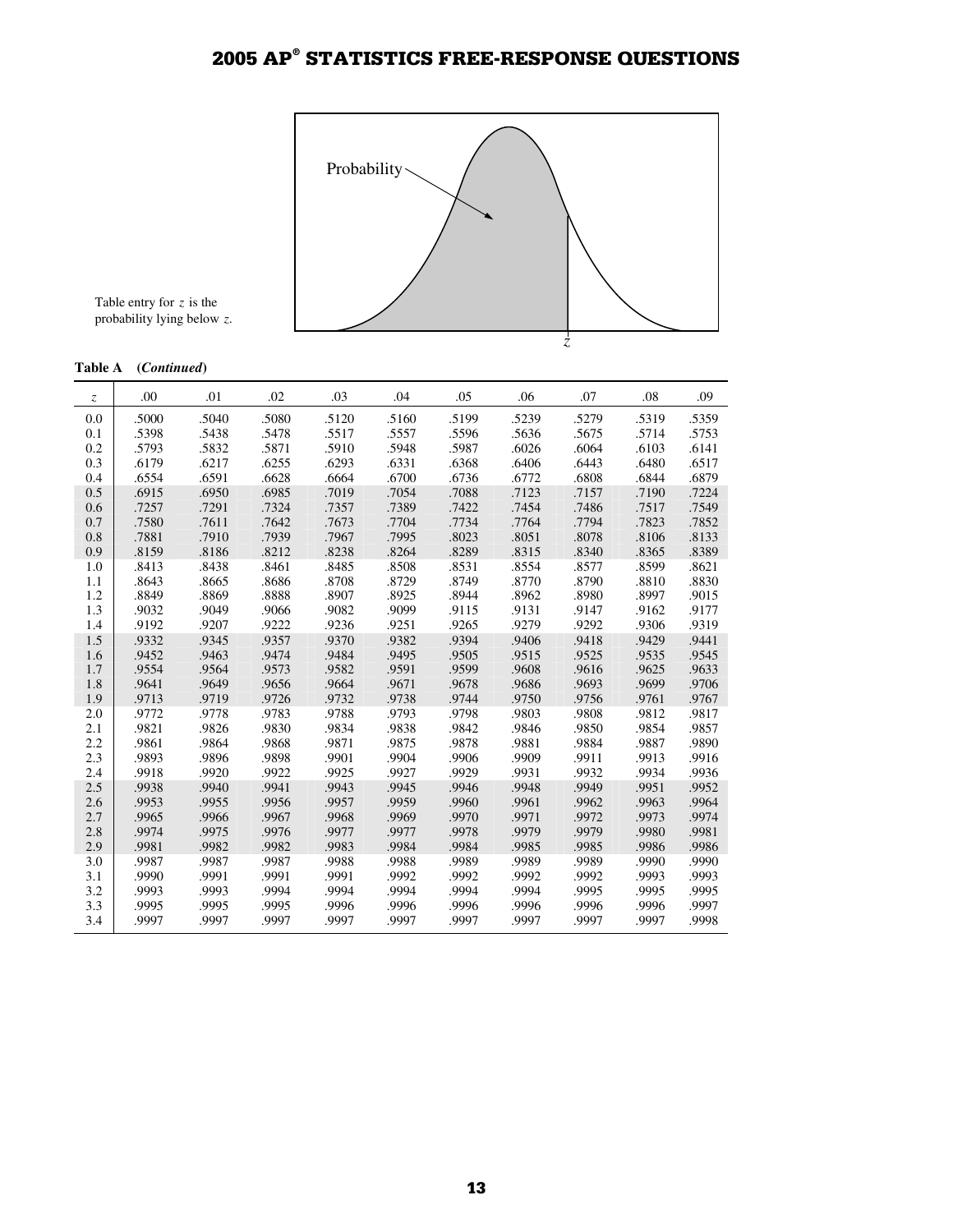

**Table B** *t* **distribution critical values**

|                | Tail probability p |              |                |                |                |                      |                |                |                |                |                |                |
|----------------|--------------------|--------------|----------------|----------------|----------------|----------------------|----------------|----------------|----------------|----------------|----------------|----------------|
| df             | .25                | .20          | .15            | .10            | .05            | .025                 | .02            | .01            | .005           | .0025          | .001           | .0005          |
| 1              | 1.000              | 1.376        | 1.963          | 3.078          | 6.314          | 12.71                | 15.89          | 31.82          | 63.66          | 127.3          | 318.3          | 636.6          |
| $\sqrt{2}$     | .816               | 1.061        | 1.386          | 1.886          | 2.920          | 4.303                | 4.849          | 6.965          | 9.925          | 14.09          | 22.33          | 31.60          |
| 3              | .765               | .978         | 1.250          | 1.638          | 2.353          | 3.182                | 3.482          | 4.541          | 5.841          | 7.453          | 10.21          | 12.92          |
| $\overline{4}$ | .741               | .941         | 1.190          | 1.533          | 2.132          | 2.776                | 2.999          | 3.747          | 4.604          | 5.598          | 7.173          | 8.610          |
| 5              | .727               | .920         | 1.156          | 1.476          | 2.015          | 2.571                | 2.757          | 3.365          | 4.032          | 4.773          | 5.893          | 6.869          |
| 6              | .718               | .906         | 1.134          | 1.440          | 1.943          | 2.447                | 2.612          | 3.143          | 3.707          | 4.317          | 5.208          | 5.959          |
| $\overline{7}$ | .711               | .896         | 1.119          | 1.415          | 1.895          | 2.365                | 2.517          | 2.998          | 3.499          | 4.029          | 4.785          | 5.408          |
| $\,$ 8 $\,$    | .706               | .889         | 1.108          | 1.397          | 1.860          | 2.306                | 2.449          | 2.896          | 3.355          | 3.833          | 4.501          | 5.041          |
| 9              | .703               | .883         | 1.100          | 1.383          | 1.833          | 2.262                | 2.398          | 2.821          | 3.250          | 3.690          | 4.297          | 4.781          |
| 10             | .700               | .879         | 1.093          | 1.372          | 1.812          | 2.228                | 2.359          | 2.764          | 3.169          | 3.581          | 4.144          | 4.587          |
| 11             | .697               | .876         | 1.088          | 1.363          | 1.796          | 2.201                | 2.328          | 2.718          | 3.106          | 3.497          | 4.025          | 4.437          |
| 12             | .695               | .873         | 1.083          | 1.356          | 1.782          | 2.179                | 2.303          | 2.681          | 3.055          | 3.428          | 3.930          | 4.318          |
| 13             | .694               | .870         | 1.079          | 1.350          | 1.771          | 2.160                | 2.282          | 2.650          | 3.012          | 3.372          | 3.852          | 4.221          |
| 14             | .692               | .868         | 1.076          | 1.345          | 1.761          | 2.145                | 2.264          | 2.624          | 2.977          | 3.326          | 3.787          | 4.140          |
| 15             | .691               | .866         | 1.074          | 1.341          | 1.753          | 2.131                | 2.249          | 2.602          | 2.947          | 3.286          | 3.733          | 4.073          |
| 16             | .690               | .865         | 1.071          | 1.337          | 1.746          | 2.120                | 2.235          | 2.583          | 2.921          | 3.252          | 3.686          | 4.015          |
| 17             | .689               | .863         | 1.069          | 1.333          | 1.740          | 2.110                | 2.224          | 2.567          | 2.898          | 3.222          | 3.646          | 3.965          |
| 18             | .688               | .862         | 1.067          | 1.330          | 1.734          | 2.101                | 2.214          | 2.552          | 2.878          | 3.197          | 3.611          | 3.922          |
| 19             | .688               | .861         | 1.066          | 1.328          | 1.729          | 2.093                | 2.205          | 2.539          | 2.861          | 3.174          | 3.579          | 3.883          |
| 20             | .687               | .860         | 1.064          | 1.325          | 1.725          | 2.086                | 2.197          | 2.528          | 2.845          | 3.153          | 3.552          | 3.850          |
| 21             | .686               | .859         | 1.063          | 1.323          | 1.721          | 2.080                | 2.189          | 2.518          | 2.831          | 3.135          | 3.527          | 3.819          |
| 22             | .686               | .858         | 1.061          | 1.321          | 1.717          | 2.074                | 2.183          | 2.508          | 2.819          | 3.119          | 3.505          | 3.792          |
| 23             | .685               | .858         | 1.060          | 1.319          | 1.714          | 2.069                | 2.177          | 2.500          | 2.807          | 3.104          | 3.485          | 3.768          |
| 24             | .685               | .857         | 1.059          | 1.318          | 1.711          | 2.064                | 2.172          | 2.492          | 2.797          | 3.091          | 3.467          | 3.745          |
| 25             | .684               | .856         | 1.058          | 1.316          | 1.708          | 2.060                | 2.167          | 2.485          | 2.787          | 3.078          | 3.450          | 3.725          |
| 26             | .684               | .856         | 1.058          | 1.315          | 1.706          | 2.056                | 2.162          | 2.479          | 2.779          | 3.067          | 3.435          | 3.707          |
| 27             | .684               | .855         | 1.057          | 1.314          | 1.703          | 2.052                | 2.158          | 2.473          | 2.771          | 3.057          | 3.421          | 3.690          |
| 28<br>29       | .683<br>.683       | .855<br>.854 | 1.056          | 1.313          | 1.701<br>1.699 | 2.048<br>2.045       | 2.154<br>2.150 | 2.467<br>2.462 | 2.763<br>2.756 | 3.047          | 3.408          | 3.674          |
| 30             | .683               | .854         | 1.055<br>1.055 | 1.311<br>1.310 | 1.697          |                      |                |                | 2.750          | 3.038<br>3.030 | 3.396<br>3.385 | 3.659<br>3.646 |
| 40             | .681               | .851         | 1.050          | 1.303          | 1.684          | 2.042<br>2.021       | 2.147<br>2.123 | 2.457<br>2.423 | 2.704          | 2.971          | 3.307          | 3.551          |
| 50             | .679               | .849         | 1.047          | 1.299          | 1.676          | 2.009                | 2.109          | 2.403          | 2.678          | 2.937          | 3.261          | 3.496          |
| 60             | .679               | .848         | 1.045          | 1.296          | 1.671          | 2.000                | 2.099          | 2.390          | 2.660          | 2.915          | 3.232          | 3.460          |
| 80             | .678               | .846         | 1.043          | 1.292          | 1.664          | 1.990                | 2.088          | 2.374          | 2.639          | 2.887          | 3.195          | 3.416          |
| 100            | .677               | .845         | 1.042          | 1.290          | 1.660          | 1.984                | 2.081          | 2.364          | 2.626          | 2.871          | 3.174          | 3.390          |
| 1000           | .675               | .842         | 1.037          | 1.282          | 1.646          | 1.962                | 2.056          | 2.330          | 2.581          | 2.813          | 3.098          | 3.300          |
| $\infty$       | .674               | .841         | 1.036          | 1.282          | 1.645          | 1.960                | 2.054          | 2.326          | 2.576          | 2.807          | 3.091          | 3.291          |
|                |                    |              |                |                |                |                      |                |                |                |                |                |                |
|                | 50%                | 60%          | 70%            | 80%            | 90%            | 95%                  | 96%            | 98%            | 99%            | 99.5%          | 99.8%          | 99.9%          |
|                |                    |              |                |                |                | Confidence level $C$ |                |                |                |                |                |                |